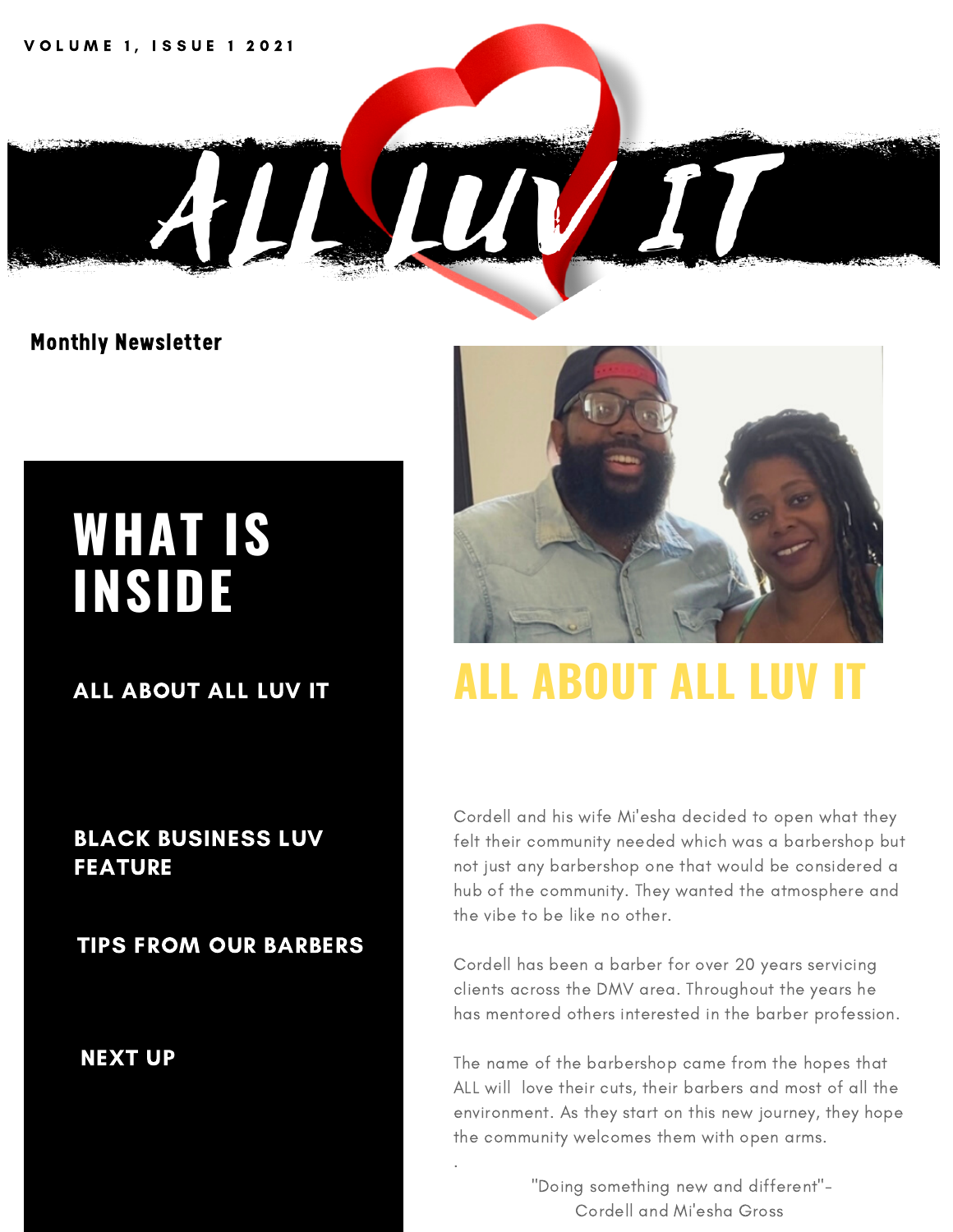### **ALL LUV IT PRESENTS BLACK BUSINESS LUV**

To give back to the community ALL LUV IT wanted to do something different by highlighting black owned small businesses each month. These businesses will have an opportunity to setup at the shop and sell their products/services on a certain day. Last month the feature was Sir Charles Catering which was a great success. For the month of March, the Black Business Luv feature will be Uniquely You Designs. Marcus and Shawnta Moody have products for men and women that include body butters, inspirational t-shirts/jewelry and so much more!

In this same initiative ALL LUV IT has created a scholarship fund called the Black Luv Fund for high school seniors and college graduates.

This scholarship fund will target young adults that look to seek higher education regardless of 2-year/4-year college or Tech/Trade school. As for college graduates, they will need a boost as well coming out especially if they are going to pursue higher education or to pay off student loans.



All Black Business Luv features will have the opportunity to join the Black Luv Fund committee to review applicants and award the recipient(s).

If you know of a small black business that you would like for us to partner with please email minvestlife@gmail.com please include in subject line Black Business Luv participate, the name of business and good contact information. You can also call 301-755-0036 for details.

ALL LUV IT believes in sowing good seeds by building healthy and sucessful long-lasting relationships filled with love and respect.

> "You reap what you sow, more than you sow, and later then you sow" Dr. Charles F. Stanley (Life Principle 6)